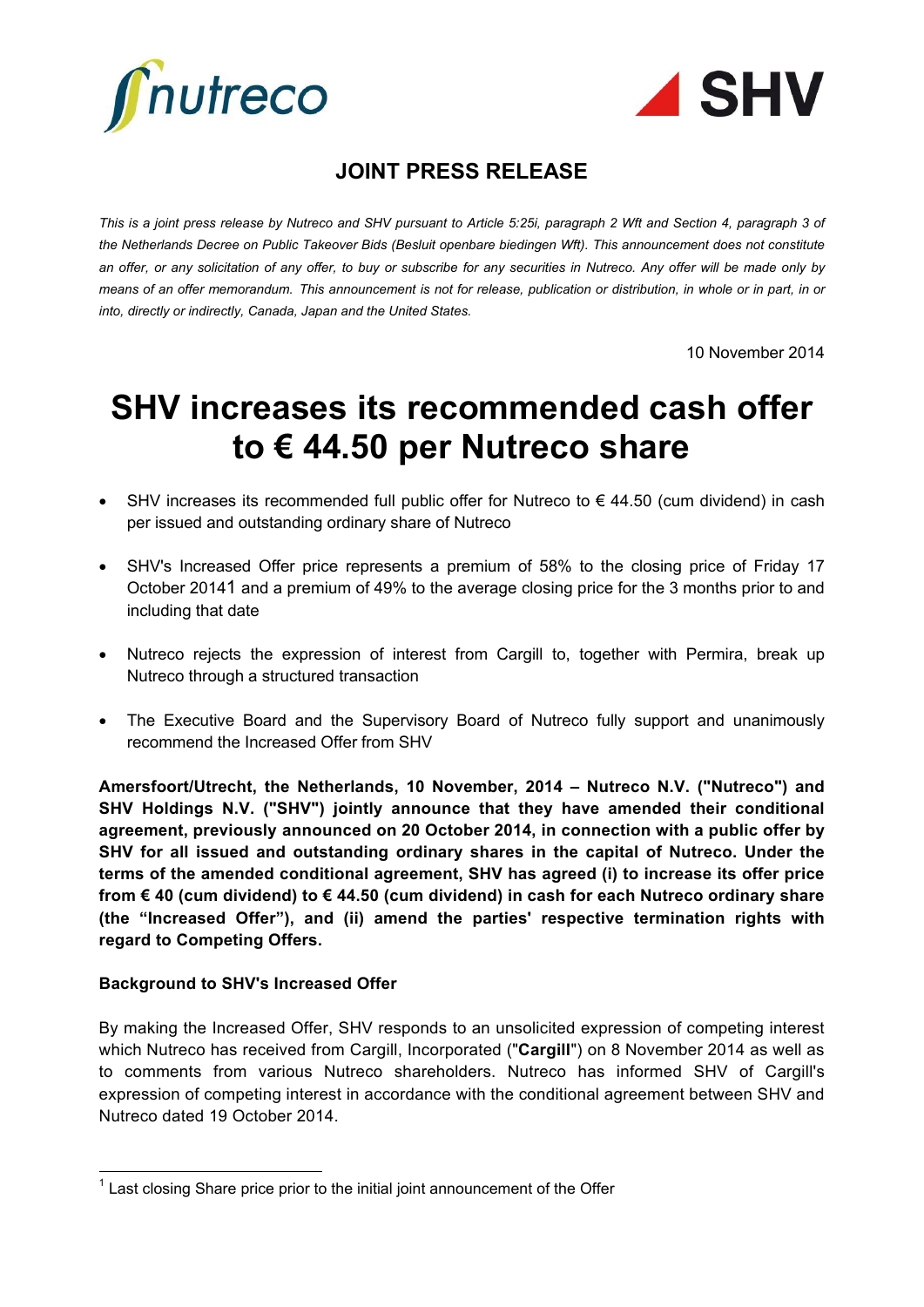SHV's Increased Offer of € 44.50 per Nutreco share is 11.25% higher than its initial offer. SHV's Increased Offer price represents a premium of 58% to the closing price of Friday 17 October 2014 and a premium of 49% to the average closing price for the 3 months prior to and including that date. SHV's Increased Offer values 100% of the issued and outstanding shares of Nutreco at € 2,988 million.

# **Cargill**

Nutreco announces that it has rejected such expression of competing interest from Cargill. Nutreco, together with its advisors, have concluded that Cargill's intention of breaking up the Nutreco business is fundamentally inconsistent with Nutreco's long-term growth strategy for the business as a whole.

In its expression of competing interest, Cargill stated that, subject to satisfactory completion of a due diligence exercise, it would intend to make an offer of at least  $\epsilon$  43.20 in cash per Nutreco share. Cargill stated that it was exploring a structured transaction together with private equity firm Permira. This would result in a break up of Nutreco; Cargill would acquire the Fish Feed business and Permira would acquire the Animal Nutrition business.

Cargill's expression of interest was still subject to the approval of Cargill's board of directors and contained substantial other execution uncertainties. The potential structure with regards to Permira's involvement was unclear.

Taking into account the above, Nutreco concluded that Cargill's expression of competing interest is not in the interest of Nutreco's stakeholders.

# **Full support and unanimous recommendation from the Executive Board and Supervisory Board of Nutreco**

The Executive Board and the Supervisory Board are of the opinion that SHV's Increased Offer will deliver superior benefits to the shareholders, employees, customers, partners and other stakeholders of Nutreco. The Executive Board and the Supervisory Board fully support and unanimously recommend SHV's Increased Offer for acceptance to the shareholders of Nutreco.

# **Competing Offers**

Under the amended conditional agreement, Nutreco and SHV may terminate the conditional agreement in the event a bona fide third party makes an offer which, in the reasonable opinion of the Executive Board and the Supervisory Board, is a more beneficial offer than SHV's Increased Offer, taking into account the identity and track record of SHV and that of such third party, certainty of execution (including certainty of financing and compliance with all anti-trust and other regulatory laws), conditionality, the future plans of such third party with respect to Nutreco and its strategy, management, employees and other stakeholders of Nutreco (see also the Non-Financial Covenants as described in the initial joint announcement of 20 October 2014), provided, that the consideration per share exceeds SHV's Increased Offer price by 8% or more. In the event of such third party offer, SHV has the opportunity to match such offer, in which case the conditional agreement may not be terminated by Nutreco.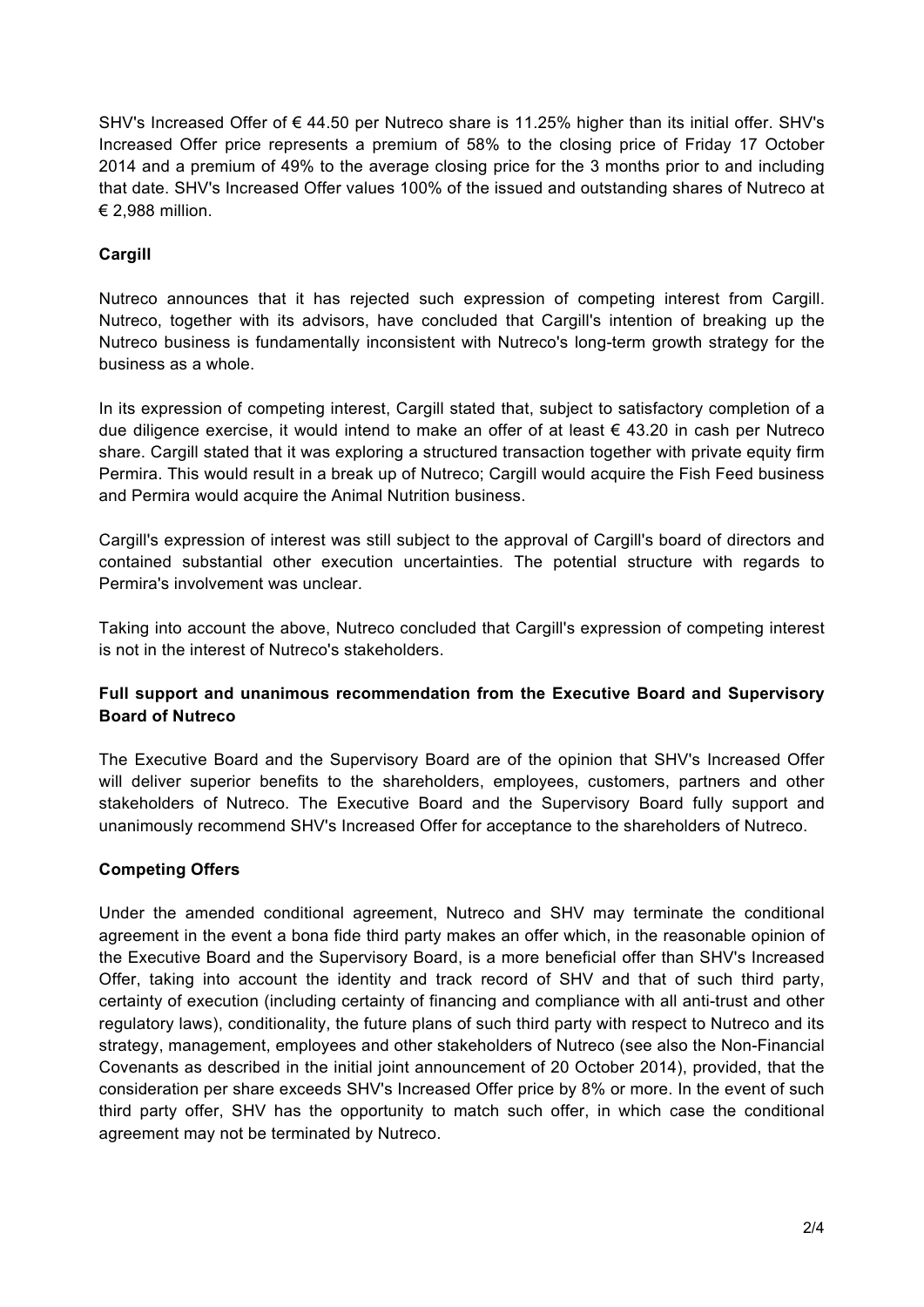#### **Other terms of the Increased Offer**

Except as described in this joint announcement, all terms of SHV's Increased Offer remain the same as announced on 20 October 2014. The indicative timetable for launch of SHV's Increased Offer also remains as previously announced.

#### **Other**

The Increased Offer will be made for the ordinary shares of Nutreco, a public limited liability company incorporated under Dutch law, and is subject to Dutch disclosure and procedural requirements, which are different from those of other jurisdictions. The Increased Offer will be subject to disclosure and other procedural requirements, including with respect to the Increased Offer timetable and settlement procedures that are different from those applicable under domestic tender offer procedures and laws of other jurisdictions.

To the extent permissible under applicable law or regulation, SHV and its affiliates or brokers (acting as agents for SHV or its affiliates, as applicable) may from time to time after the date hereof, and other than pursuant to the intended Increased Offer, directly or indirectly purchase, or arrange to purchase, ordinary shares in the capital of Nutreco, that are the subject of the intended Increased Offer. To the extent information about such purchases or arrangements to purchase is made public in the Netherlands, such information will be disclosed by means of a press release to inform shareholders of such information. In addition, financial advisors to SHV may also engage in ordinary course trading activities in securities of Nutreco, which may include purchases or arrangements to purchase such securities.

## **General restrictions**

The information in this press release is not intended to be complete. This announcement is for information purposes only and does not constitute an offer or an invitation to acquire or dispose of any securities or investment advice or an inducement to enter into investment activity. This announcement does not constitute an offer to sell or issue or the solicitation of an offer to buy or acquire the securities of Nutreco in any jurisdiction.

## END OF PRESS RELEASE

#### **Media contacts**

Mark Woldberg **Mark Woldberg Joost van Klink** Manager Media Relations Nutreco Company Secretary SHV M +31 (0) 6 1503 3036 E [jklink@shv.n](mailto:jklink@shv.nl)l E [mark.woldberg@nutreco.com](mailto:mark.woldberg@nutreco.com)

#### **Investor contacts**

Jurgen Pullens Director Investor Relations M +31 (0) 6 5159 9483 E [jurgen.pullens@nutreco.com](mailto:jurgen.pullens@nutreco.com)